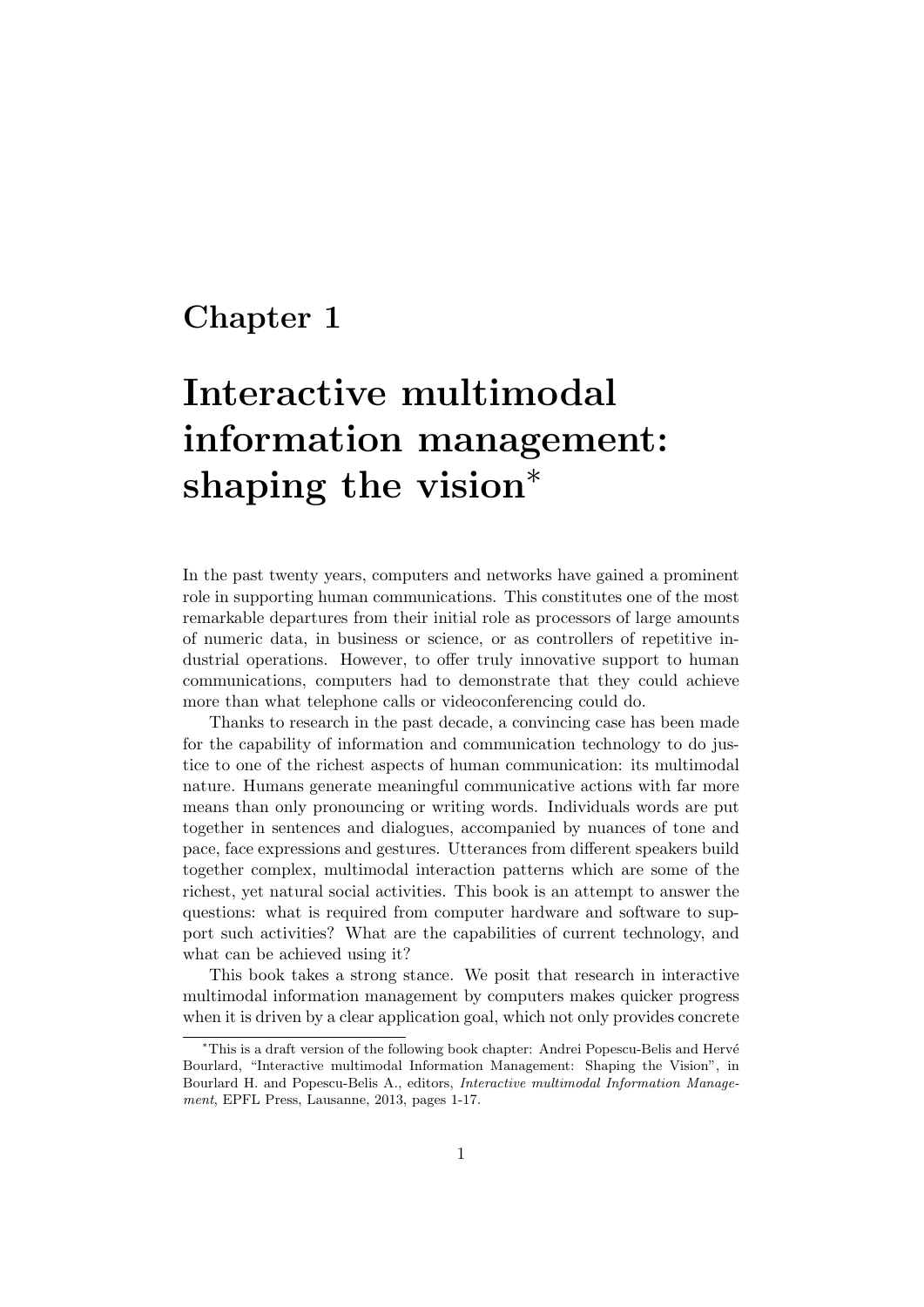use cases, and a sense of social and economic utility, but above all constitutes a controlled experimental framework which is essential to empirical science.

The framework put forward in this book is centered on the capture, automatic analysis, storage, and interactive retrieval of multimodal signals from human communication as it occurs in meetings. This framework has shaped the vision of the contributors to this book, and of many other researchers cited in it. In the past decade, this vision has opened an entirely new array of problems, by offering at the same time the much needed empirical data that is characteristic of recent research in information processing based on machine learning. Moreover, this framework has received significant longterm institutional support through an array of projects, reviewed below, and including the Swiss National Center of Competence in Research (NCCR) in Interactive Multimodal Information Management (IM2), to which all contributors of the book have been connected.

In this introduction, we sketch the overall concept of meeting capture, analysis and retrieval which forms the backbone of the book – although individual chapters emphasize the underlying research achievements rather than a particular system, and often go beyond the meeting framework. The hardware components and the data that are crucial to the proposed framework are presented, followed by a brief historical and organizational tour of the IM2 NCCR and a review of related projects.

## 1.1 Meeting capture, analysis and access

Managing multimodal information to support human communication can take many forms, but progress is best achieved when this highly multifaceted effort can be coordinated under the scope of a common vision and application. One of the most fruitful approaches of the past decade has been centered around the concept of meeting support technology, which underlies most of the studies presented in this book. This vision answers the challenge of finding a concrete setting to drive research by making available large amounts of benchmark data and ensuring that multimodal analysis and delivery processes are piped together in a coherent fashion. In this section, we outline the main building blocks of meeting support technology as they appear in this book.

#### 1.1.1 Development of meeting support technology

Among various ways of enhancing human meetings through information technology, we focus in this book on offline support under the form of meeting capture, analysis, and retrieval systems. These can be seen as intelligent archival and access systems for multimodal data from meetings, intended either for people who attended a given meeting and would like to review it or check specific information at later moments, or for people who missed a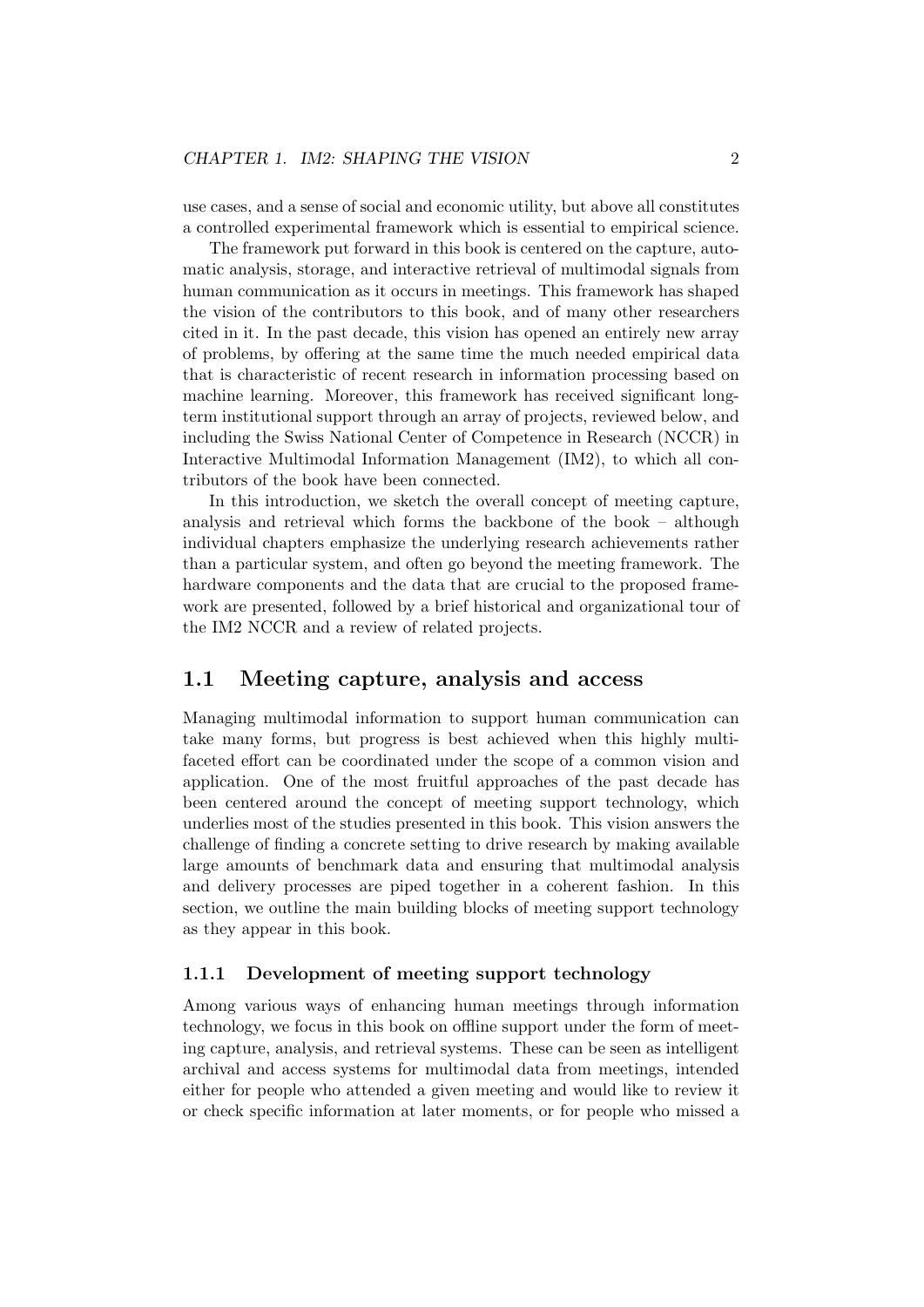meeting and would like to obtain a digest of what happened in it. Moreover, support for accessing series of meetings is part of the overall scenario as well.

Considering such an application inevitably raises the question of the respective importance that should be given to users' needs versus researchers' interests in shaping the intended application scenario. One point of view is that research and development should start only when users' needs have been properly assessed, in other words, only when developers have fully understood how the technology would be used to enhance people's efficiency at preparing, attending, and reviewing meetings. Another point of view argues that users might not be aware of actual or future capabilities offered by meeting support technology, and that some of their desiderata might even be biased by misconceptions about technology. According to this view, researchers and technology providers should have control over the most promising R&D directions to explore, with the risk of low market uptake or irrelevance to users. In this book, rather than adopting one of these points of view, most of the chapters take an intermediate position, which incorporates indicators of potential relevance to users in the decisions made to address specific research problems. Research-driven chapters are thus central, but most of them include an application-oriented component. Therefore, the development process often loops several times through the specification-implementation-evaluation cycle.

## 1.1.2 Scenario and context

Several classifications can be applied to meeting support technology. For instance, it is possible to distinguish between online support during meetings, e.g. to improve the discussion flow or help with document retrieval, and offline support between meetings, e.g. to help writing minutes or accessing past content. Another possible distinction concerns the type of group interactions [\(Bales, 1950,](#page--1-0) [McGrath, 1984\)](#page--1-1), which can be categorized in terms of the setting (business or private), the number of participants (two people, small group, large group), the form of interaction (discussion or presentation with questions), and the purpose (brainstorming, decision making, or problem solving).

The techniques put forward in this book, for unimodal and multimodal processing, multimedia retrieval, and human-computer interfaces are applicable to a large range of settings. However, the book focuses on the federating scenario, supported by shared data and common targets in the IM2 NCCR, of meeting capture, analysis, storage and retrieval. More specifically, the unifying vision of IM2 is centered around small-group professional meetings, with discussions but also presentations, which are held in smart meeting rooms equipped with sensors for several human communication modalities: audio, video, handwriting, and slide projection. The global target of interactive multimodal information management, in this context,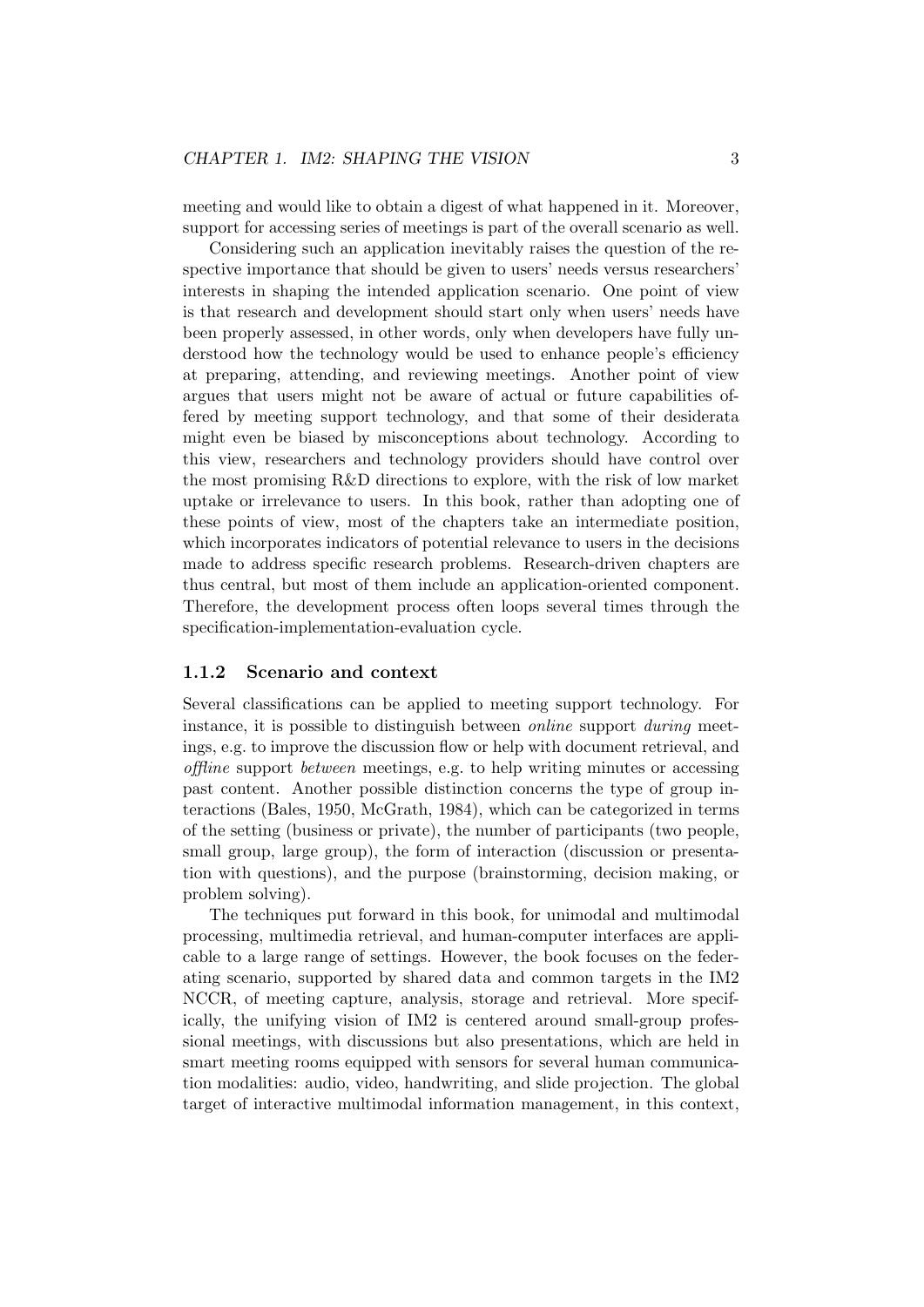is the analysis of human communicative signals in order to extract meaningful features that are used for the indexing and retrieval, through dedicated interfaces, of the information content of a human meeting. This target has been shared by the IM2 NCCR with several other large initiatives (see Section [1.3\)](#page--1-2) and is a prominent instance of the interaction capture and retrieval scenario described by [Whittaker et al. \(2008\)](#page--1-3). The chapters gathered in this book can be seen as a coherent picture of what technology can offer today for reaching such an ambitious goal.

The main functionalities of a meeting capture, archival and retrieval system are the following:

- 1. Capture of human communicative signals in several modalities, thanks to dedicated hardware situated in instrumented spaces such as the smart meeting rooms presented in Section [1.1.3](#page-16-0) below.
- 2. Analysis of human communicative signals to automatically extract meaningful characteristics such as words (from the audio signals) or face expressions (from the video signals). These analyses can be first performed for each communication modality in part, through speech and language processing (see Part III, Chapters [15](#page--1-4) through [18\)](#page--1-4), image and video processing (see Part II, Chapters [8](#page--1-4) through [11\)](#page--1-4) and document processing (Chapters [19, 20](#page--1-4) and [21\)](#page--1-4). Additional valuable information can be extracted from multimodal processing, which is crucial for understanding human interactions in meetings (Chapters [12](#page--1-4) and [13](#page--1-4) present two prominent examples). While these analyses are mainly aimed at extracting features for retrieval, they can also be used for event detection, meeting summarization, or person recognition (see Chapters [8](#page--1-4) and [13\)](#page--1-4).
- 3. Storage and access, which are briefly discussed in Section [1.1.4.](#page-18-0)
- 4. Interactive meeting search or meeting browsing (see Part I, Chapters [4,](#page--1-4) [5,](#page--1-4) and [6\)](#page--1-4), including multimedia information retrieval (Chapter [7\)](#page--1-4) and possibly meeting assistants (Chapters [2](#page--1-4) and [6\)](#page--1-4).

In addition, several transversal elements are equally important to the meeting capture and retrieval scenario, and are represented in some of the chapters of this book:

- 1. User studies and human factors, mainly discussed in Part I.
- 2. Evaluation protocols, either for the entire meeting capture and retrieval application (Chapter [6\)](#page--1-4) or as Wizard-of-Oz evaluations of interfaces (Chapter [4\)](#page--1-4).
- 3. Data collection and the resulting resources, presented in the next section [\(1.1.4\)](#page-18-0).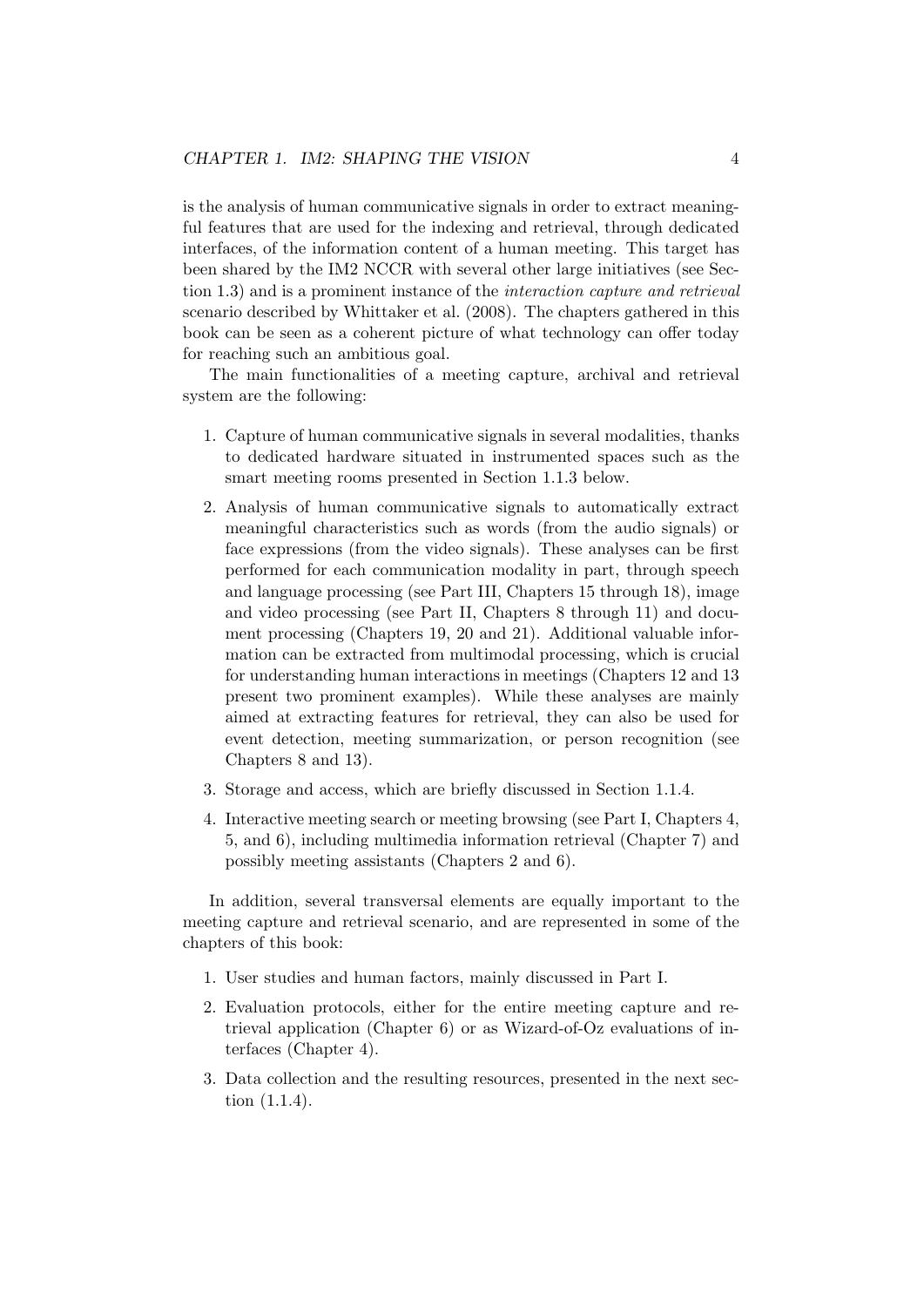#### 1.1.3 Smart meeting rooms

The main vision adopted in this book is that research on interactive multimodal information management requires in the first place a range of devices to capture multimodal signals from human communications, such as speech, gestures or documents. To ensure fair comparisons between studies and to facilitate the integration across modalities, the nature and placement of the capture devices in the physical space must be precisely defined and kept constant across studies. In the context of this book, the instrumented spaces in which meeting data capture took place are known as *smart meeting rooms*  $(SMRs)$ .

One of the first fully specified SMRs, shown in Figure [1.1,](#page-16-1) was built in 2001–2002 at the Idiap Research Institute [\(Moore, 2002\)](#page--1-5), at the same time as several similar attempts at other institutions (e.g. [Chiu et al., 2001,](#page--1-6) [Cutler et al., 2002,](#page--1-7) [Lee et al., 2002,](#page--1-8) [Stanford et al., 2003\)](#page--1-9). The Idiap SMR, described below, was used to record a large amount of data. Moreover, it was reproduced with nearly identical settings at two other institutions, the University of Edinburgh and TNO in the Netherlands. These three SMRs were all used to record the AMI Meeting Corpus presented below [\(Carletta](#page--1-10) [et al., 2005a,](#page--1-10) [Carletta, 2007\)](#page--1-11). Another SMR was setup at the University of Fribourg [\(Lalanne et al., 2003\)](#page--1-12), with different specifications, accommodating a larger number of meeting participants than the Idiap SMR (see Figure [1.2\)](#page-17-0).



(a) Prototype of the Idiap SMR. View towards the projection screen, with a presenter and two participants.

(b) Permanent state of the Idiap SMR. Note the microphone array at the center of the table, with face-capture cameras below it, and a wide-field camera above the books.

Figure 1.1: Smart meeting room (SMR) at the Idiap Research Institute, for up to four participants in the displayed configuration [\(Moore, 2002\)](#page--1-5).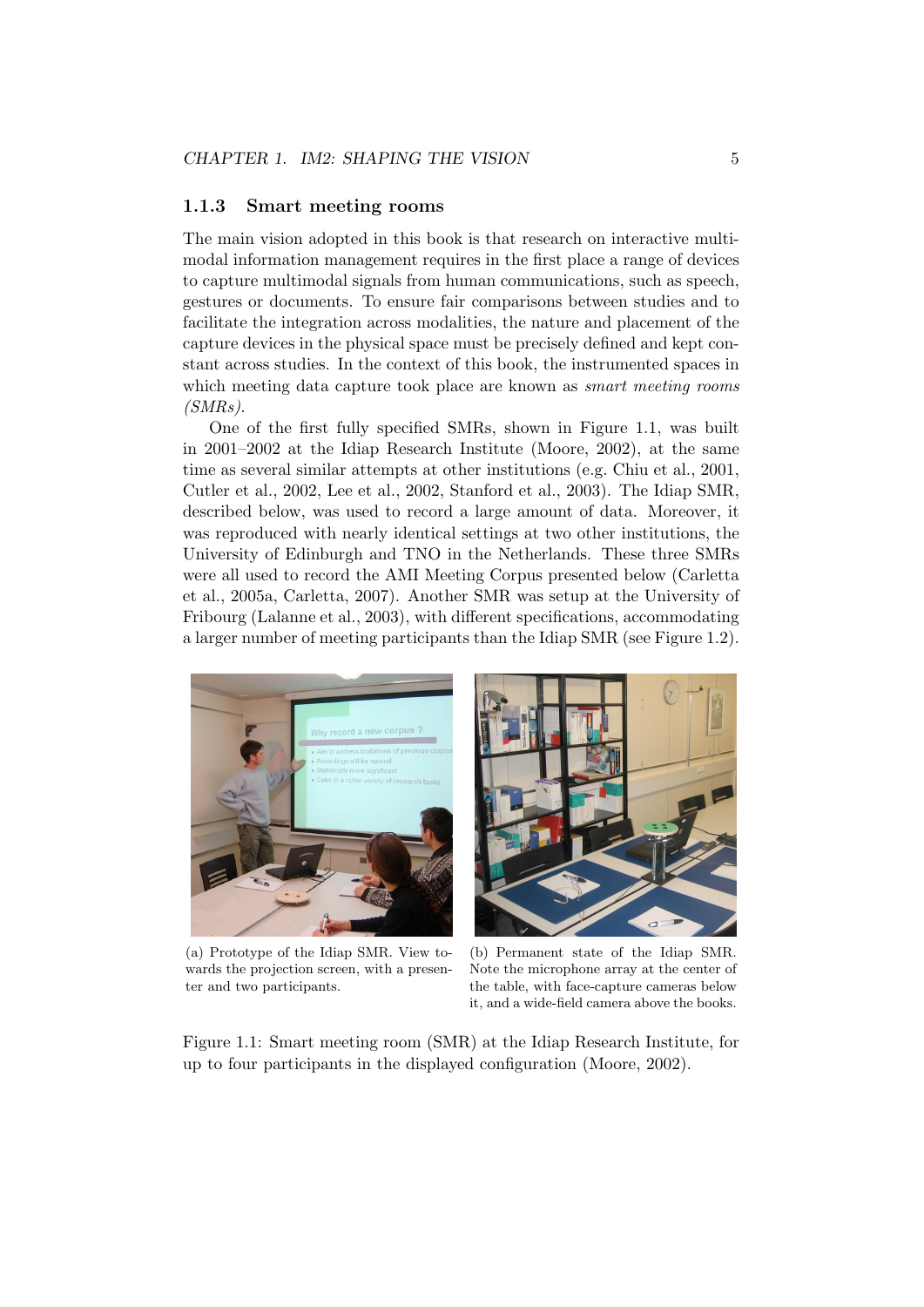The precise description and placement of capture devices in a SMR ensures that geometric and electronic specifications are fully known when performing unimodal and multimodal signal processing, and that methods can be compared in exactly the same conditions. Detailed descriptions of the Idiap and University of Edinburgh SMRs can be found elsewhere (see [Moore,](#page--1-5) [2002,](#page--1-5) [Renals et al., 2012,](#page--1-13) Chapter 2). For the general understanding of the research presented in this book we provide here a brief outline.



Figure 1.2: Smart meeting room at the University of Fribourg, for up to eight participants [\(Lalanne et al., 2003\)](#page--1-12). Note the hemispheric casings of the individual cameras and the table-top individual microphones.

The Idiap SMR has in the first place the functional characteristics of a standard meeting room. The large table can seat up to 12 people, but in most of the configurations there were only four participants: two persons sitting on each of the opposite sides of a rectangular table, as shown in Figure [1.1.](#page-16-1) The equipment includes a video projector (beamer) with a dedicated projection screen, a white board, as well as the possibility to use individual laptops (with Internet and individual beamer connections) and to make notes on paper. The room is isolated from external noise and has fluorescent lighting rather than windows, to ensure uniform, low-noise audio-visual recording conditions.

The capture devices were designed to be as non-intrusive as possible, to preserve the naturalness of the interaction. They included three types of microphones: head-mounted and lapel individual microphones, along with a central, circular, 8-channel microphone array (visible in Figure [1.1b](#page-16-1)). These three sorts of microphones range from the most to the least intrusive ones, but also, conversely, from the most to the least accurate ones. Capturing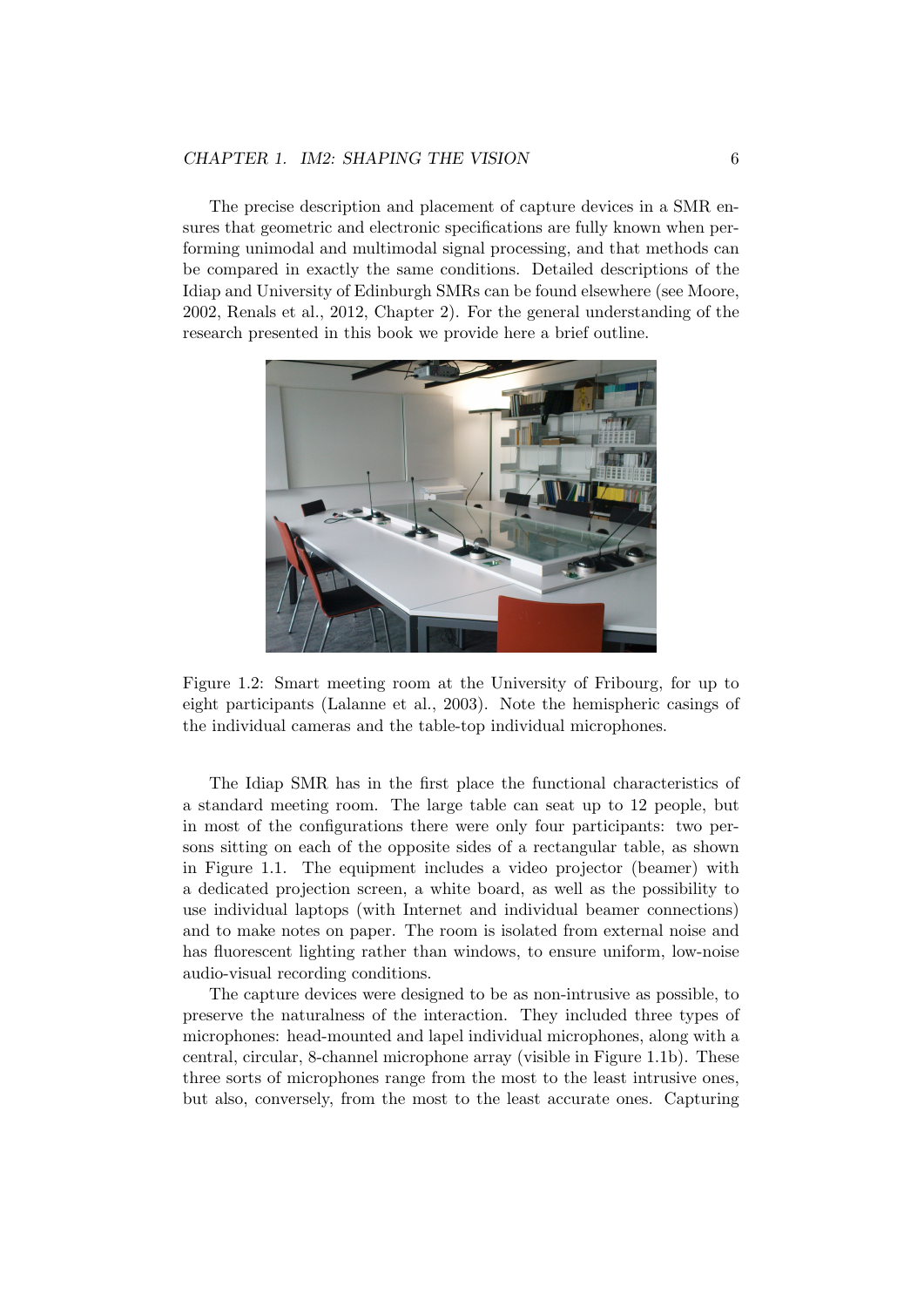audio on several channels raises the possibility to reconstruct as closely as possible the audio signals emitted by participants (speech and noises). For instance, the output of a microphone array can be compared to the refer-ence recordings from each of the head-mounted microphones.<sup>[1](#page-18-1)</sup> The Idiap SMR thus supports capture and recording of up to 24 audio channels – two per participant and one or two 8-channel arrays – which are digitized and streamed directly to a computer hard disk, using three 8-channel PreSonus Digimax pre-amplifiers / digitizers and a PC audio interface.

The Idiap SMR also records up to eight video streams: (a) three wideangle cameras offering a view of each of the two sides of the table and the front of the room; (b) four individual cameras positioned under the microphone array; and (c) the RGB signal from the video projector, capturing exactly what participants see on the projection screen, generally images of slides. The capacity to capture the screen of each participant's laptop was added at a later stage. Initially, the video signals from the wide-angle cameras were recorded using MiniDV technology, and later using multiplechannel Firewire video acquisition cards.

To enable the study of modality fusion, the audio and video systems are synchronized using a master sync signal, each channel being accurately time-stamped. All cameras are frame-locked using a master black burst synchronization signal from a Horita BSG-50 device. A time code that is also synchronized with the master one is generated using a MOTU MIDI Timepiece AV timing control module and added to the audio and video recordings. The 48 kHz clock used for audio digitization is also derived from the master sync signal. Only the handwriting information, capture using Anoto pen technology, was not synchronized at the same level of precision, as it relied only on the pens' internal timing information.

#### 1.1.4 Data: multimodal signals and their annotations

The smart meeting room infrastructure allows the capture of several modalities that support human communication: videos of the room or videos focused on faces, audio signals from human voices, but also drawings on a white board, notes taken on paper, and documents that are projected. Additional material related to a meeting, not necessarily presented during the meeting, can be added to these recordings if it is available in digital form. The recording and storage of all these signals provides the raw material upon which most of the research presented in this book is built.

However, recordings of raw signals are of little utility without accompa-

<sup>&</sup>lt;sup>1</sup>Research on microphone arrays has played a central role in audio and multimodal processing for meetings, as described for instance by [McCowan \(2012\)](#page--1-14). This research started from initial experiments with various numbers and configurations of microphones, and reached the stage of commercial products: the Microcone, now available at Apple Stores, is an example of successful technology transfer (along with others listed in Chapter [23\)](#page--1-4).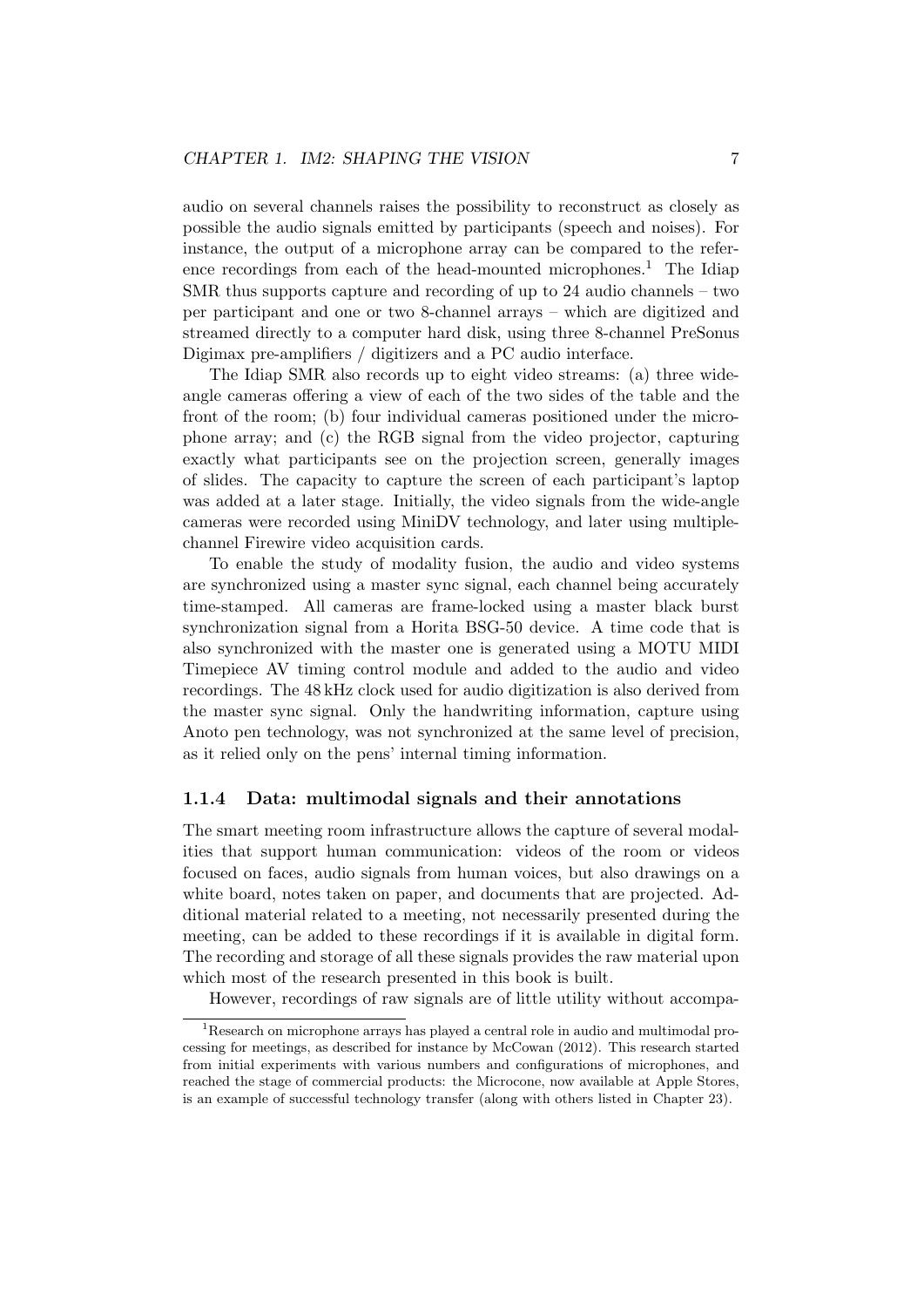nying annotations, that is, additional indications of meaningful interpretation units over the signals. The paradigm on which most multimodal processing research is built is that the output of the processing modules can be represented as automatic annotations of the signals. For instance, the exact words uttered by a meeting participant, together with the exact time when they were pronounced, constitute an annotation (commonly called 'speech transcript'). Automatic speech recognition systems (see Chapter [15\)](#page--1-4) aim at finding this information automatically, from a more or less noisy audio signal, and are evaluated in terms of accuracy with respect to a true transcript produced by a human, called 'ground truth' or 'gold standard'. Annotations of time-dependent signals can take several forms, abstractly represented as segmentation, labeling of segments, relating the segments, labeling the relations, and so on.

Metadata and annotations are related notions, as they both refer to additional information about meaningful items in a raw signal. Throughout this book, 'annotations' will refer to time-dependent information, while 'metadata' will characterize a recording in its entirety (though this distinction is not universal). For instance, segmenting audio into speaker turns is an annotation (see Chapters [16](#page--1-4) and [17\)](#page--1-4), but listing the participants to a meeting is part of the metadata (see e.g. Chapters [8](#page--1-4) and [13\)](#page--1-4).

To estimate the accuracy of the output produced by a unimodal or multimodal processor, it must be compared to a reference annotation of the same signal, generally produced by human annotators (see e.g. [Pustejovsky](#page--1-15) [and Stubbs, 2012,](#page--1-15) for language annotations). The availability of ground truth annotations is essential for two purposes: (1) to evaluate processing software by comparing their results to the desired ones; (2) to train software using machine learning methods, i.e. by learning the correspondences between features of an input signal and the desired annotation.

The Idiap SMR, along with its two clones at the University of Edinburgh and TNO, has served to record the AMI Meeting Corpus, subsidized by several projects including the IM2 NCCR. This freely available corpus comprises more than 100 hours of scenario-based and free-form meetings, with recordings of all the modalities listed in the above section [\(Carletta](#page--1-10) [et al., 2005a,](#page--1-10) [Carletta, 2007,](#page--1-11) [Renals et al., 2012,](#page--1-13) Chapter 2). A scenario based on series of four meetings that were aimed at the design of a remote control for TV sets was defined to allow studies of group interaction in controlled conditions. The most remarkable feature of the AMI corpus is the extent of the manual annotations that were made, often covering the entire data.

The following modalities and dimensions have been annotated: speech segmentation, word-level transcription (with forced time alignment between correct words and audio signals), named entities, dialogue acts, topics, summaries, head and hand gestures, gaze direction, and movement around the room. Most of the annotations were done with the NITE XML Toolkit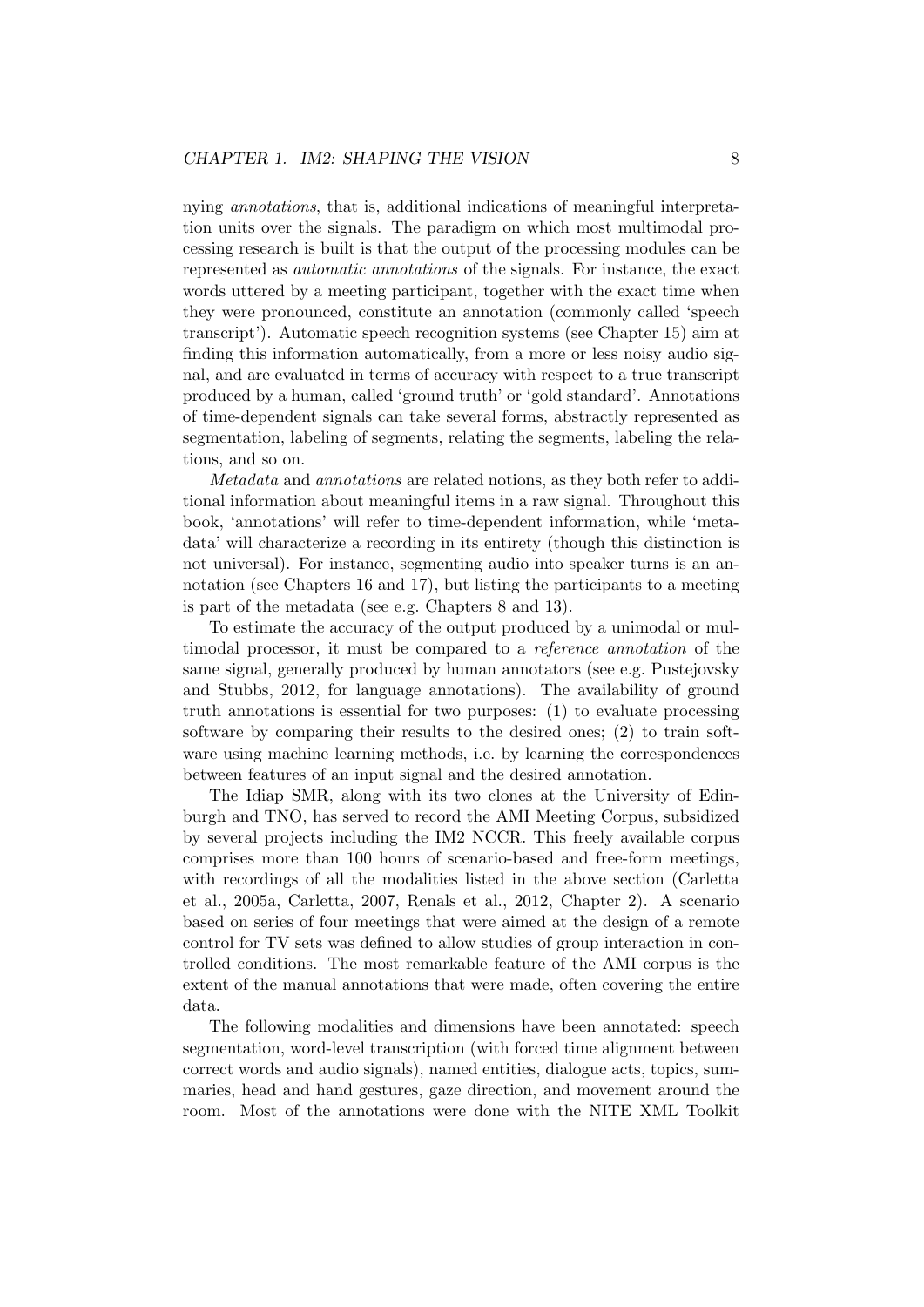(NXT) [\(Carletta et al., 2003,](#page--1-16) [2005b\)](#page--1-17), and all of them are now distributed in this format. The format can easily be converted to the input/output formats of other processing tools, and is also made available in a database structure [\(Popescu-Belis and Estrella, 2007\)](#page--1-18).[2](#page--1-19)

A storage and distribution infrastructure is needed to support the dissemination of multimodal data and annotations. The MMM server (see <www.idiap.ch/mmm/>) developed at the Idiap Research Institute is such a platform, now complemented by the Idiap Dataset Distribution Portal. Two front-ends have been created for the AMI corpus: one for the data described above (<http://corpus.amiproject.org>), and another one for the AMIDA data which includes a distant participant to the meetings ([http:](http://corpus.amidaproject.org) [//corpus.amidaproject.org](http://corpus.amidaproject.org)). Descriptive metadata was created for the AMI corpus in OLAC format (Open Language Archives Community, derived from the Open Archives Initiative), which integrates the data into a large catalog of language and multimodal resources accessible via the OLAC metadata harvesting engine (<www.language-archives.org>). Moreover, when it comes to producing and accessing annotations in real time, using multimodal processing software, a client/server architecture based on generic annotation triples was designed (the Hub, <www.idiap.ch/mmm/tools/hub/>).

## 1.2 The IM2 Swiss National Center of Competence in Research

We have shown above how the general topic of interactive multimodal information management (in short, IM2) could be translated into a concrete research scenario, namely meeting capture, analysis and retrieval. This vision was shaped within the IM2 National Center of Competence in Research (NCCR), which has gathered a large number of research institutions active in the above-mentioned research fields, over a period of twelve years. In this section, we will briefly review the history and structure of the IM2 NCCR, to show how the initial vision was put into practice through the management of science.

### 1.2.1 History of IM2

The NCCR concept as a long-term research funding instrument was presented by the Swiss National Science Foundation (SNSF) in August 1998. It was approved by the political authority, the Swiss Federal Council, in November of the same year. A first call for declarations of intent from

 $2$ Other multimodal corpora for the study of interactive multimodal information management exist [\(Kipp et al., 2009\)](#page--1-20), but none is as extensive as the AMI corpus. The CHIL corpus contains multimodal recordings of lectures with several annotations [\(Mostefa et al.,](#page--1-21) [2007\)](#page--1-21), especially non-verbal ones, while many other conversational corpora, including the ICSI Meeting Recorder corpus [\(Janin et al., 2003\)](#page--1-22) are limited to the audio modality.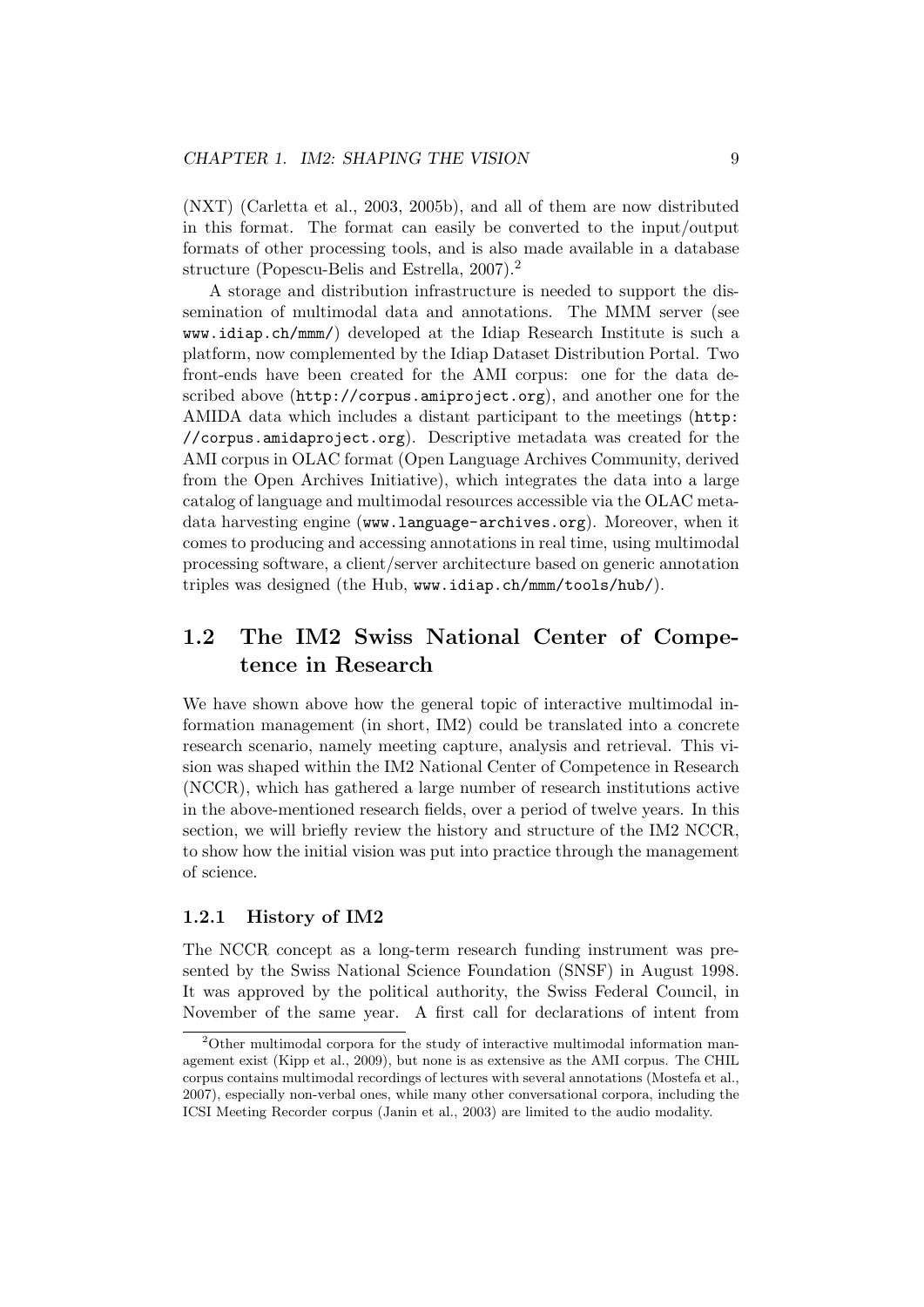all Swiss research institutions was issued in January 1999, and the outline of IM2 was proposed among them. The idea of conducting coordinated research in multimodal information processing and interactive access was thus conceived in early 1999. The proposed leading house was the Idiap Research Institute in Martigny, a young and independent organization, in contrast to most of the other ideas coming from established institutions of higher education in Switzerland.

No fewer than 230 declarations of intent were received by the SNSF in March 1999. However, turning them into pre-proposals was quite a challenge, as only 82 pre-proposals were submitted in July 1999 for scientific evaluation by an international panel. As has since become the norm, the selection process rated the pre-proposals into three categories, based on the expected chances of success: IM2 was included, along with 27 others, in the first one. Although all consortia were allowed to submit a full proposal, following pre-screening only 33 full proposals were submitted in March 2000. An extensive scientific and political evaluation took place, including an oral presentation for 18 selected proposals.

The decisions were announced in December 2000 by the Federal Council: ten NCCRs were to receive immediate funding, while four more were to be supported on condition that the Swiss Parliament approved additional funds for the program, which was done in June 2001. Therefore, after more than two years of gestation, the IM2 NCCR was born for good[3](#page--1-23) . Following an initial planning and recruitment period, the official starting date of IM2 was January 1st, 2002. As a leading house, this initiated a period of significant growth for Idiap, under the direction of the first editor of this book, also the head of IM2. Moreover, the relation of Idiap to EPFL was strengthened by the nomination of an IM2 deputy director from EPFL.

#### 1.2.2 Size and management of IM2

As defined by the SNSF in the general regulations of NCCRs, funding was allocated for at most three periods of four years, called phases, conditioned on satisfactory annual scientific reviews and on the approval of full scientific proposals for renewal between phases (in 2005 and 2009). The transitions between phases have been accompanied by substantial evolutions in the IM2 structure, to match more effectively the effort intended to achieve its vision. With a total subsidy from the SNSF of about 32 million Swiss francs (CHF) for twelve years, the IM2 members leveraged additional, non-SNSF funding from European projects (such as AMI or AMIDA mentioned below) or from industrial collaborations, as well as their own institutional funding, to reach a total budget of nearly 85 million CHF over twelve years. Due to the different strategic profiles of the three phases, the yearly IM2 budget was

<sup>&</sup>lt;sup>3</sup>Since then, calls for NCCRs have been issued every four years, leading to five new NCCRs in 2005, eight in 2010, and about five expected for 2014.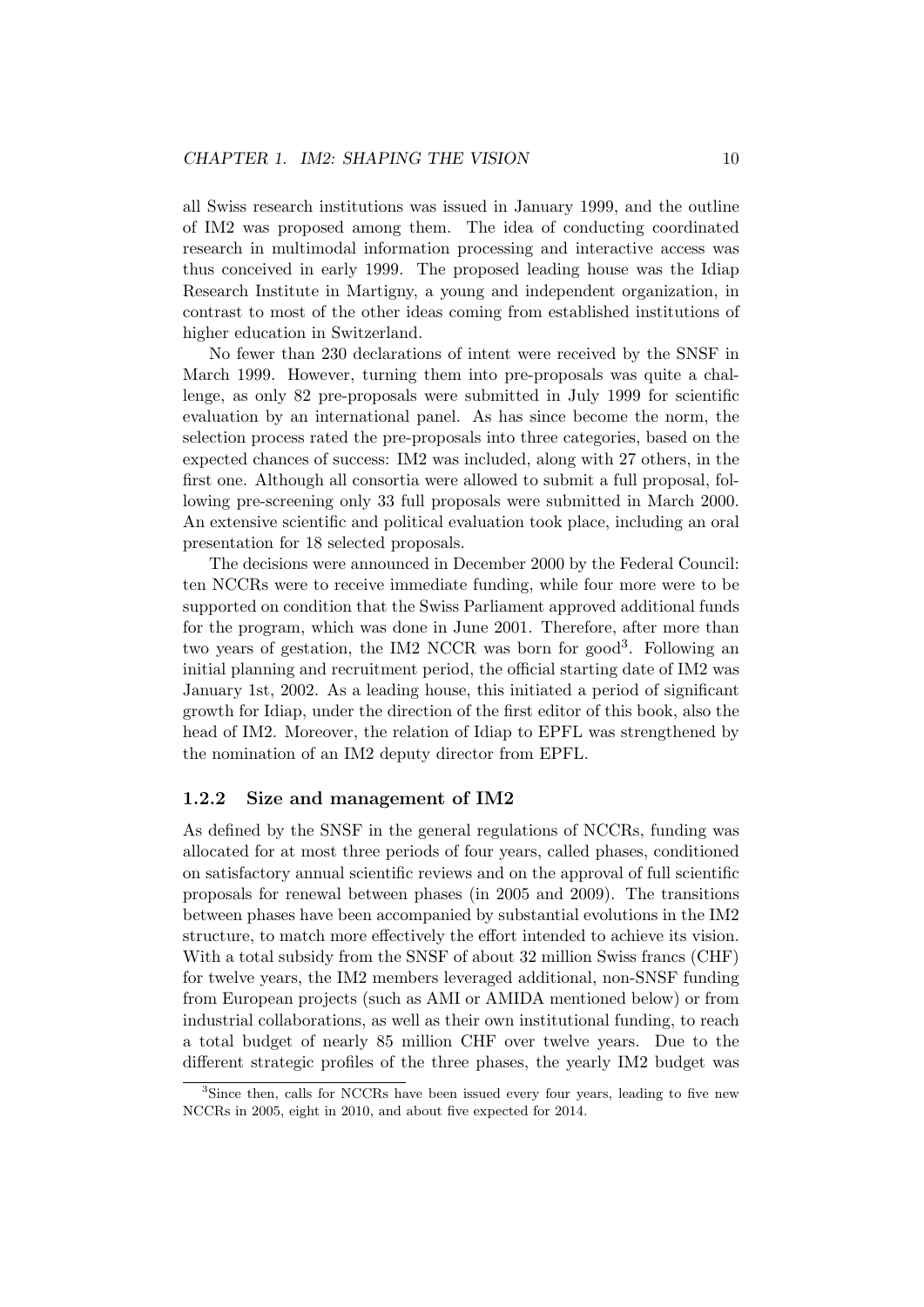about 7.5 million CHF in phases I and II (2002–2009), but only about half of this amount in phase III (2010–2013).

Six major institutions have taken part in the IM2 NCCR. Along with the leading house, Idiap, these were the Universities of Geneva, Fribourg, and Bern (until 2010), and the two Federal Institutes of Technology in Lausanne and Zurich (EPFL and ETHZ). Several other institutions have been involved for variable periods of time in IM2: the HES in Sion and Fribourg, the CSEM in Neuchâtel, and the International Computer Science Institute (ICSI, Berkeley) for the first two phases, including a successful student exchange program. From each institution, several teams or labs have participated, with an annual average of about 20 labs in the first two phases, and 10 in the third one (not counting Idiap's research groups individually).

A large number of researchers have been involved in IM2, i.e. they were at least partially subsidized by the SNSF IM2 grant or by matching funds. In the first two phases, 150–200 people have contributed yearly to IM2, going below 100 only at the beginning of the third phase. IM2 supported mainly doctoral students, besides postdocs, researchers and professors: there were about 50 to 70 PhD students in any given year, more than half of them from Idiap, gradually decreasing towards the end as theses were defended and fewer students were hired.

The steering and coordination of the IM2 NCCR was ensured by a strong organization. The director and deputy director worked in close connection with a Technical Committee (TC) comprising the heads of all individual projects. In the second phase, the TC was renewed with more junior members, as an opportunity for them to increase their decisional abilities, and to make the TC more closely related to day-to-day research. In parallel, a Steering Committee was created to include one senior member from each participating institution. In the third phase, a General Assembly involving all IM2 group leaders replaced the two committees.

Invaluable feedback was obtained from the SNSF-appointed Review Panel, which met every year with IM2 representatives to evaluate their progress, to make recommendations for future work, and to decide the continuation towards the second and then the third phase. The Scientific Advisory Board, appointed by the IM2 management, has issued advice at yearly meetings with IM2. Several members of these boards have kindly accepted to be interviewed to provide brief assessments of IM2, gathered in Chapter [22.](#page--1-4)

To ensure communication and coordination among all its members, IM2 has organized an annual series of summer institutes, featuring talks from IM2 members (with emphasis on PhD work), from invited speakers, as well as a variety of panel discussions, training sessions, and social activities – for up to 100 participants every year. The following events have been organized:

- 1. IM2 Summer Institute, Martigny, October 3–4, 2002.
- 2. IM2 Summer Institute, Crans-Montana, October 6–8, 2003.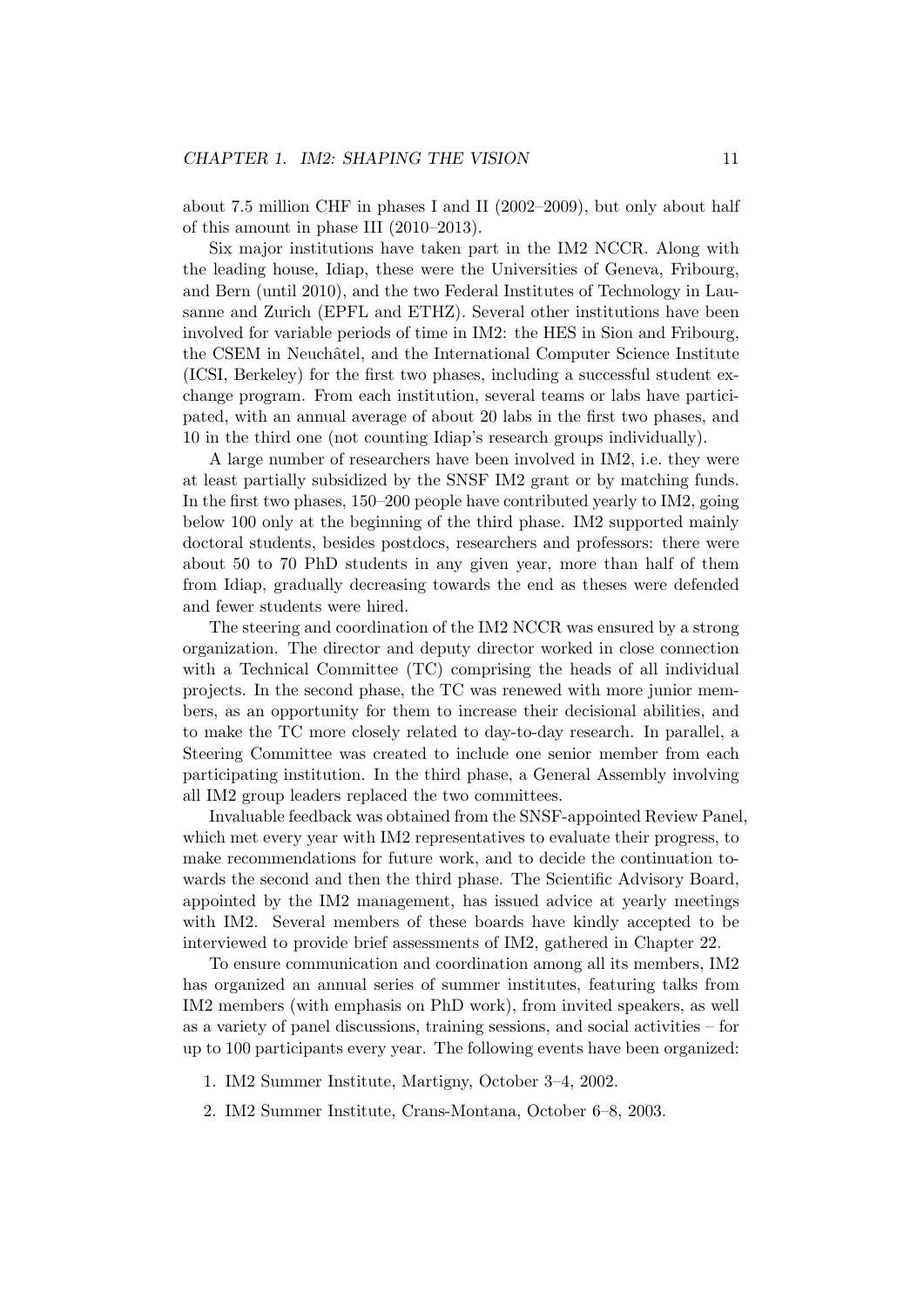- 3. Joint event with IM2 sessions at the first MLMI workshop (see Section [1.3\)](#page--1-2), Martigny, June 21–23, 2004.
- 4. IM2 PhD Integration Week, Moudon, August 16–18, 2004.
- 5. IM2 Summer Institute, Lausanne, November 14-17, 2005.
- 6. IM2 Vision Day, Geneva, September 3-4, 2006.
- 7. IM2 Winter Institute, Löwenberg Center, Murten/Morat, February 19–22, 2007.
- 8. Joint IM2 and Affective Sciences NCCR Summer Institute, Riederalp, September 1–3, 2008. The two NCCRs have collaborated, since then, on issues related to non verbal communication and social signals.
- 9. IM2 Summer Institute, Chavannes-de-Bogis, August 31–September 2, 2009.
- 10. IM2 Summer Institute, Saanenmöser, September 13–15, 2010.
- 11. Joint event with IM2 sessions at Idiap's 20th anniversary celebration, Martigny, September 1–2, 2011.
- 12. IM2 Summer Institute within the International Create Challenge (see Chapter [23\)](#page--1-4), Martigny, September 3–4, 2012.
- 13. IM2 Final Event, Lausanne, October 17-18, 2013, at which this book will be launched.

#### 1.2.3 Structure of IM2

The structure of the NCCR was based on individual projects or IPs. But 'individual' did not mean that they concerned individual persons, or that they made progress separately from each other. In fact, each IM2 IP grouped several partners working closely together on the same problem, with many connections being made across IPs as well. The structure has evolved from one phase to another, reflecting variations in focus, though always globally paralleling the tasks necessary to achieve the IM2 goals. Moreover, at various stages of the NCCR, internal calls for 'white papers' or 'mini-projects' have ensured that the most urgent tasks received additional support when needed.

The phase I structure (2002–2005) included the following IPs, presented here in the order that matches most closely the IM2 vision:

- 1. SA: Scene Analysis, computer vision research on image segmentation, face analysis, and handwriting recognition.
- 2. SP: Speech Processing, on speech segmentation, recognition, and synthesis.
- 3. ACP: Multimedia Information Access and Content Protection, on biometric features and person identification.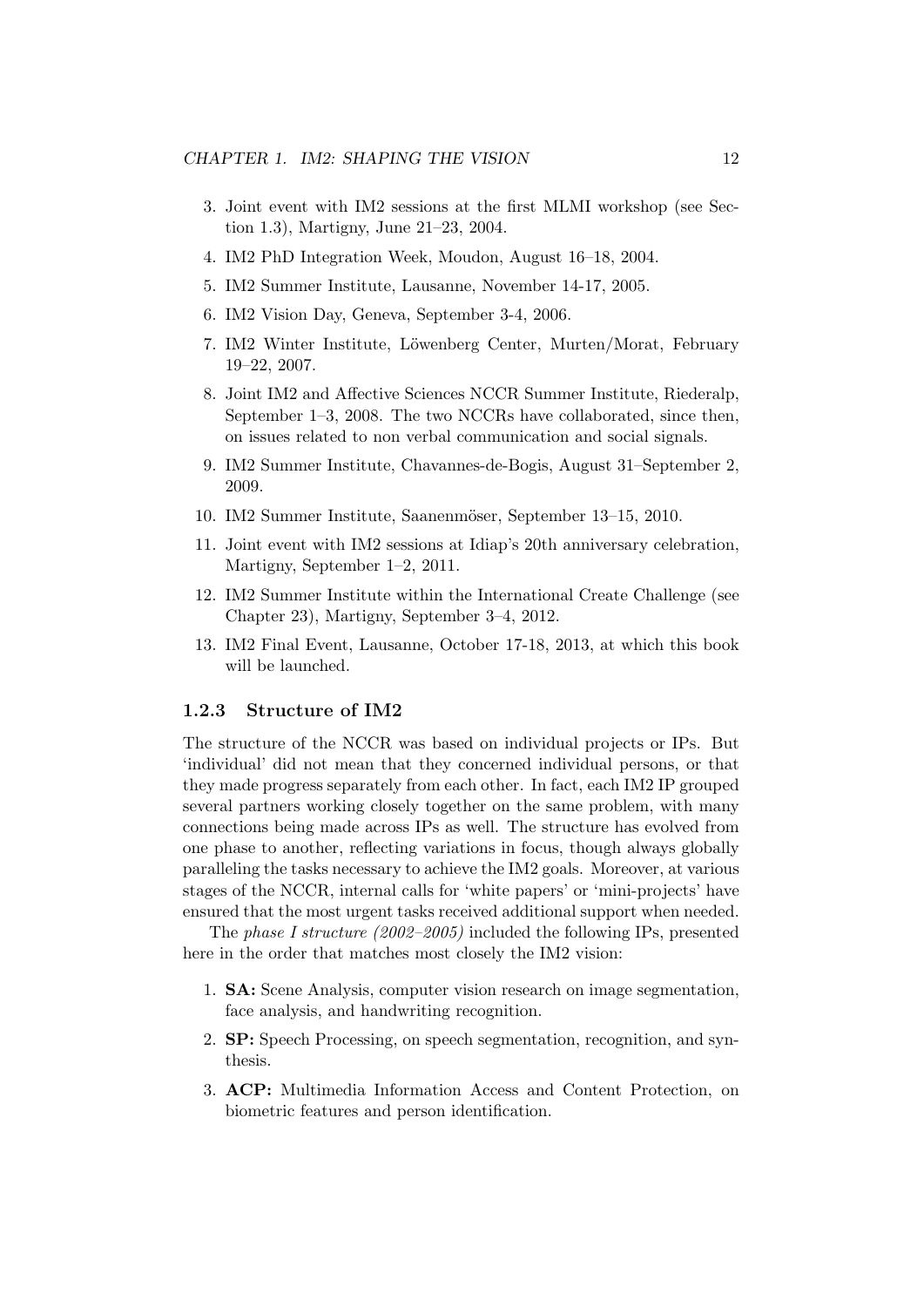- 4. DI: Document Integration, bridging the gap between non-temporal documents and other temporal media.
- 5. MI: Multimodal Input and Modality Integration, on the fusion and decoding of several input modalities.
- 6. MDM: Multimodal Dialogue Management, on dialogue modeling for human-human and human-computer dialogue.
- 7. DS: Deployment, Storage and Access to Multimodal Information, on multimedia databases, later merged with the Integration Project.
- 8. IIR: Information Indexing and Retrieval, with emphasis on multimedia search.
- 9. IP: Integration Project, with support for system integration across IPs.

The phase II structure (2006–2009) included the following IPs, some of which carried over quite clearly certain research fields from phase I, while others were new:

- 1. DMA: Database Management and Meeting Analysis.
- 2. AP: Audio Processing.
- 3. VP: Visual/Video Processing.
- 4. MPR: Multimodal Processing and Recognition.
- 5. MCA: Multimodal Content Abstraction.
- 6. HMI: Human-Machine Interaction.
- 7. ISD: Integration Software and Demonstrators, integrated into DMA at the middle of phase II.
- 8. BMI: Brain Machine Interfaces, as the EEG modality appeared of particular interest at the end of phase I.

The phase III structure  $(2010-2013)$  was intended to accommodate the phasing-out of the SNSF financial support and consolidate the IM2 achievements, in preparation for the post-IM2 period, while at the same time applying the theoretical and practical results of the first two phases in a new environment (interactions in educational settings) and focusing on the particularly promising field of social signal processing [\(Gatica-Perez, 2009,](#page--1-24) [Vinciarelli et al., 2009\)](#page--1-20). The phasing-out structure consisted of only three highly-integrated individual projects.

<span id="page-12-0"></span>1. IP1: Integrated Multimodal Processing, pursuing the most important research directions from the first two phases, with an integration and evaluation component.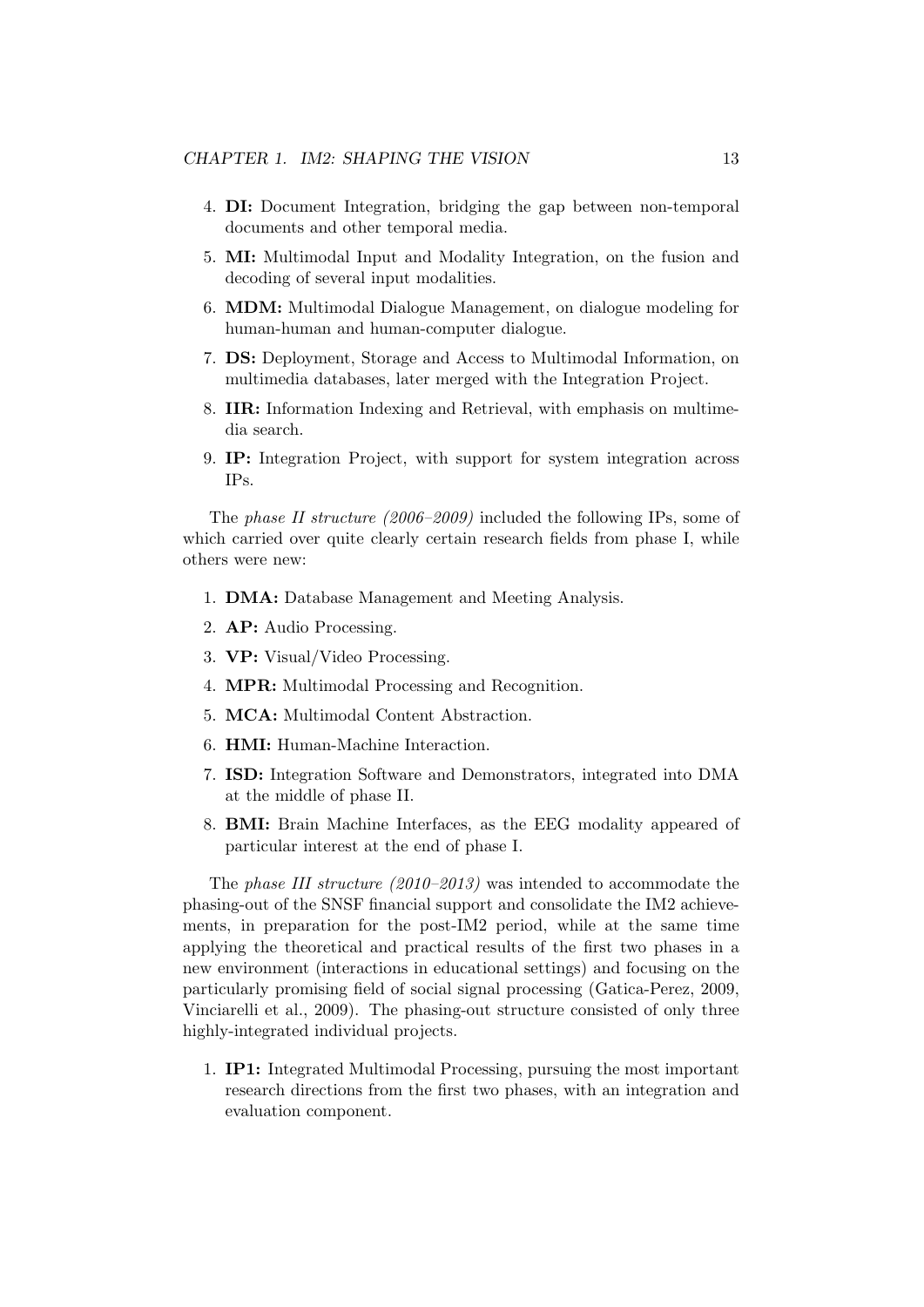- 2. IP2: Human Centered Design and Evaluation, aiming to generalize the IM2 technologies by applying them to new environments, other than smart meeting rooms, in combination with third-party technology, and testing their acceptance by various groups of users, particularly in educational settings.
- 3. IP3: Social Signal Processing, understanding of social signals through automatic analysis of nonverbal communication, and applying these approaches to meeting analysis.

The AIM2 association, created in 2012, will continue the activities of the IM2 Consortium after 2013 under a different operating and funding structure. More details about it are given in Chapter [23](#page--1-4) of this book, dedicated to technology transfer.

## 1.3 Related international projects and consortia

Several large initiatives focusing on multimodal signal processing and its application to meeting support technology have been contemporary to IM2. These international projects have been related to IM2 due to their similarity of topic, but also more concretely through the participation of one or more IM2 members into these consortia.

During the 1990s, advances in the audio and video analysis of recordings have lead to the first implemented systems for interaction capture, analysis and retrieval (e.g. [Whittaker et al., 1994,](#page--1-8) [Kubala et al., 1999\)](#page--1-25). But the first project to apply multi-channel audio recording and processing to business meetings was the Meeting Recorder project at ICSI, Berkeley [\(Morgan](#page--1-26) [et al., 2001,](#page--1-26) [2003\)](#page--1-27), which produced a landmark corpus that was reused in IM2. Around the year 2000, it became apparent that technologies for meeting support needed to address a significant subset of the modalities used for human communication, using appropriate capture devices in instrumented meeting rooms [\(Chiu et al., 2001,](#page--1-6) [Cutler et al., 2002,](#page--1-7) [Lee et al., 2002,](#page--1-8) [Stan](#page--1-9)[ford et al., 2003\)](#page--1-9).

The need for advanced multimodal signal processing applied for meetings and lectures was addressed in the past decade by several consortia doing mainly fundamental research, briefly presented below<sup>[4](#page--1-28)</sup>. Three main groups of consortia can be identified, considered in a large and non-disjoint sense, because many collaborations across projects, e.g. for data sharing, have taken place. The first group gathered around CMU/ISL and the University of Aachen, with the FAME and CHIL projects, emphasizing lectures, video processing and event detection. In the US, a second group evolved from the ICSI MR to the CALO project, with emphasis on language and semantic

 $4$ See also the books by [Waibel and Stiefelhagen \(2009\)](#page--1-29), [Thiran et](#page--1-30) al. [\(2010\)](#page--1-30), and [Renals](#page--1-13) [et al. \(2012\)](#page--1-13).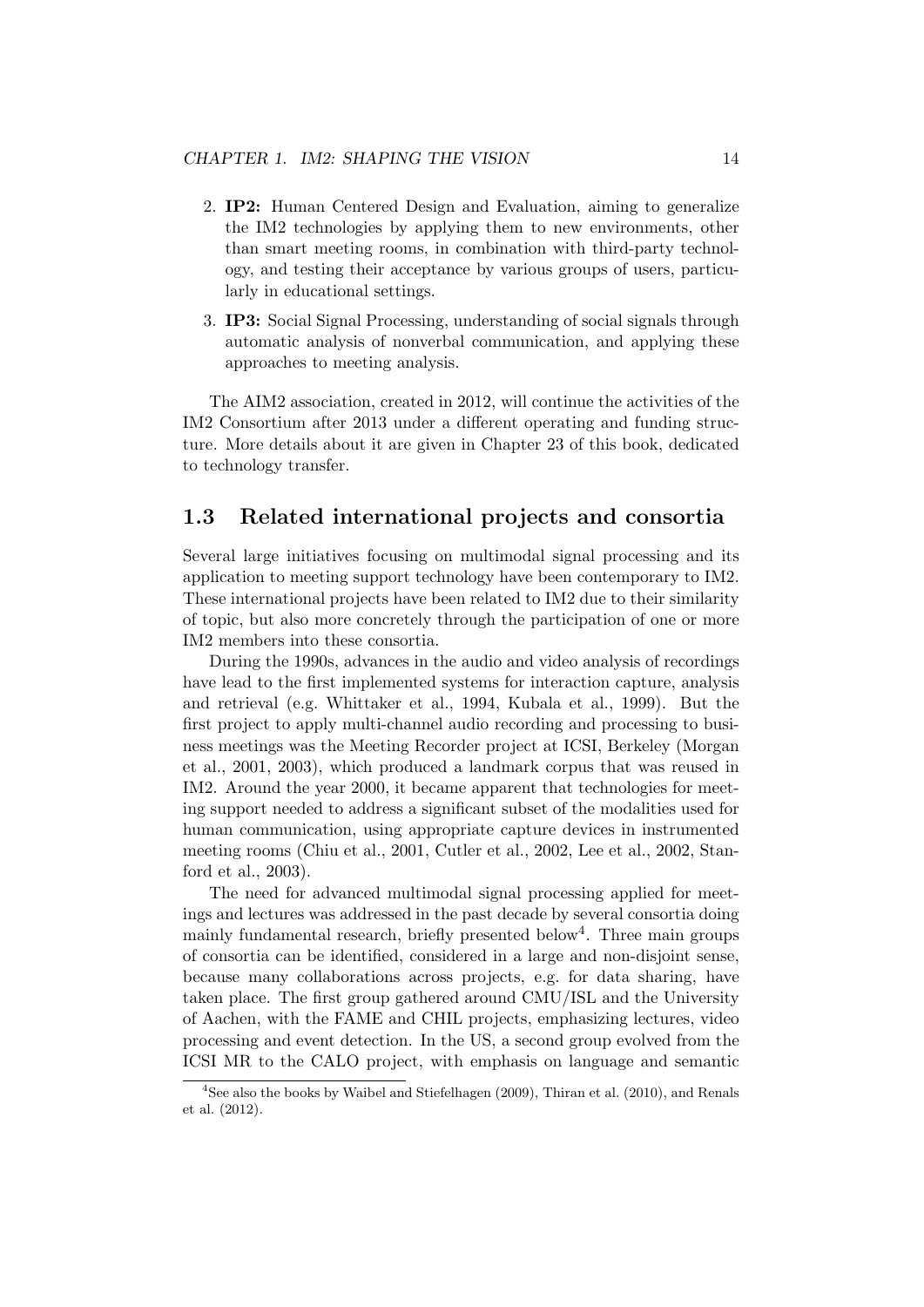analysis. The third one, around the Idiap Research Institute and the University of Edinburgh, evolved from the M4 to the AMI/AMIDA projects, related to IM2, with a wider approach including unimodal, multimodal, and semantic analyses.

CMU's Interactive Systems Laboratory initiated a project on meeting record creation and access [\(Waibel et al., 2001\)](#page--1-25), while the FAME European project (Facilitating Agent for Multicultural Exchange, 2002–2005) developed a prototype for using multimodal information streams in an instrumented room [\(Rogina and Schaaf, 2002,](#page--1-31) [Metze and al., 2006\)](#page--1-32). The CHIL European project (Computers in the Human Interaction Loop, 2004–2007) has explored the use of computers to enhance human communication in smart environments, especially within lectures and post-lecture discussions [\(Waibel and Stiefelhagen, 2009\)](#page--1-29).

The US CALO project (Cognitive Assistant that Learns and Organizes, 2003–2008) has developed, among other things, a meeting assistant focused on advanced analysis of spoken meeting recordings, along with related documents, including emails (Tür et al., 2010). Its major goal was to learn to detect high-level aspects of human interaction which could serve to create summaries based on action items.

The M4 European project (MultiModal Meeting Manager, 2002–2005) achieved a complete system for multimodal recording, structuring, browsing and querying meetings [\(McCowan et al., 2003,](#page--1-34) [2005\)](#page--1-35). Then, the AMI Consortium (EU project on Augmented Multiparty Interaction (AMI), 2003– 2006, later with distance access (AMIDA), 2006–2009) carried out research in meeting analysis and technology on a large scale, with a wide focus on multimodal signal processing, meeting summarization and browsing, and human factors and evaluation [\(Renals et al., 2012\)](#page--1-13). IM2 was strongly related to the AMI consortium, as Idiap served as a leading house for both projects, in collaboration with the University of Edinburgh for AMI.

Beyond the established scientific events and scholarly journals which disseminate work on meeting analysis and access, these communities have created a new dedicated forum, the Machine Learning for Multimodal Interaction (MLMI) series of workshops, started in 2004. Due to converging interests and complementarity, joint events between MLMI and the International Conference on Multimodal Interfaces (ICMI) were organized in 2009 and 2010. Following their success, the two series merged their advisory boards and decided to hold annual conferences under the new name of International Conference on Multimodal Interaction.

## Acknowledgments

The contributors to this book are members of the IM2 NCCR. Unless otherwise stated, the research work described in this book was funded by the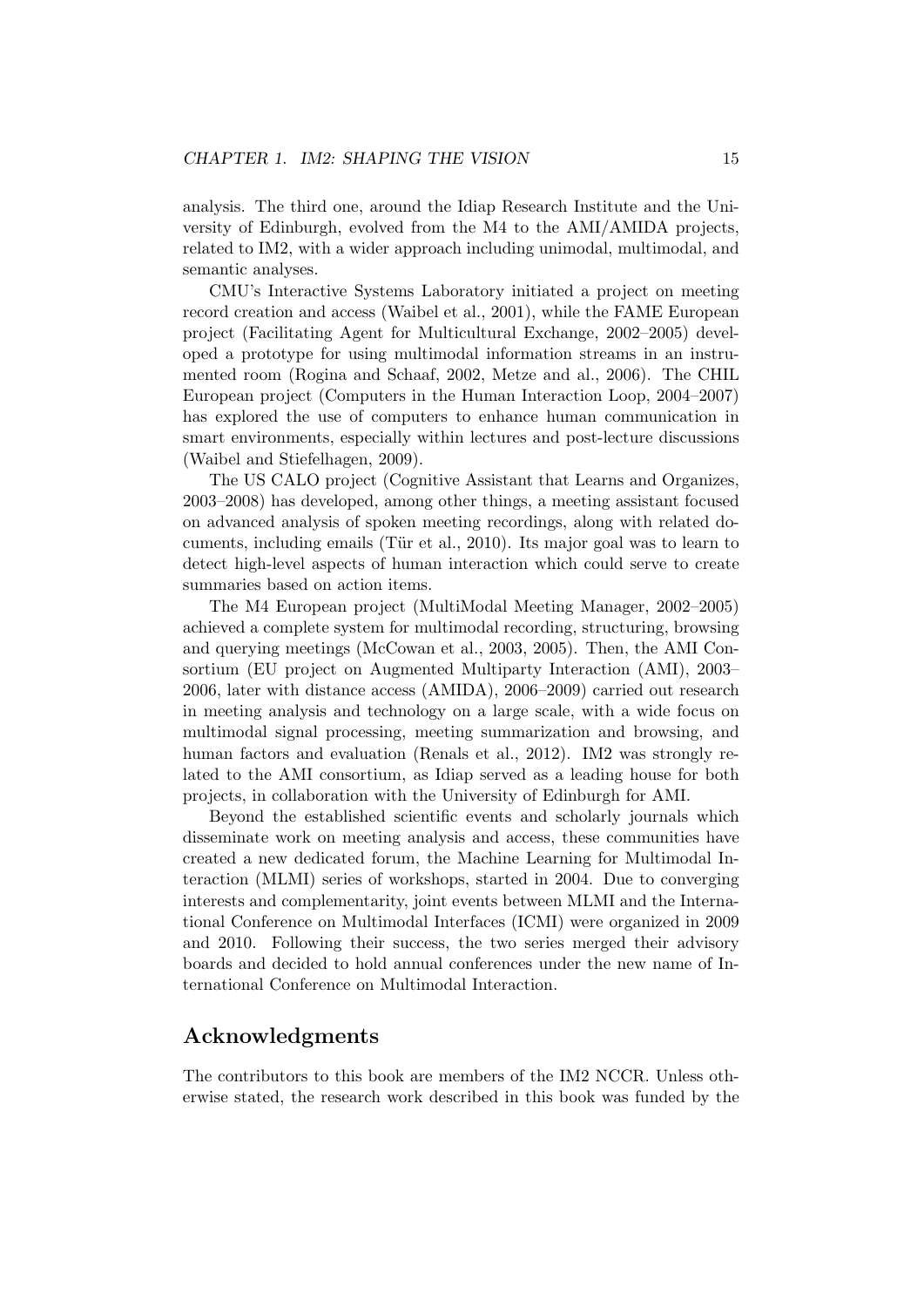IM2 NCCR. The editors and authors are thus very grateful for the significant long-term support of the Swiss National Science Foundation through its NCCR Division. The two editors would also like to thank the staff at EPFL Press for their kind assistance during the publication process.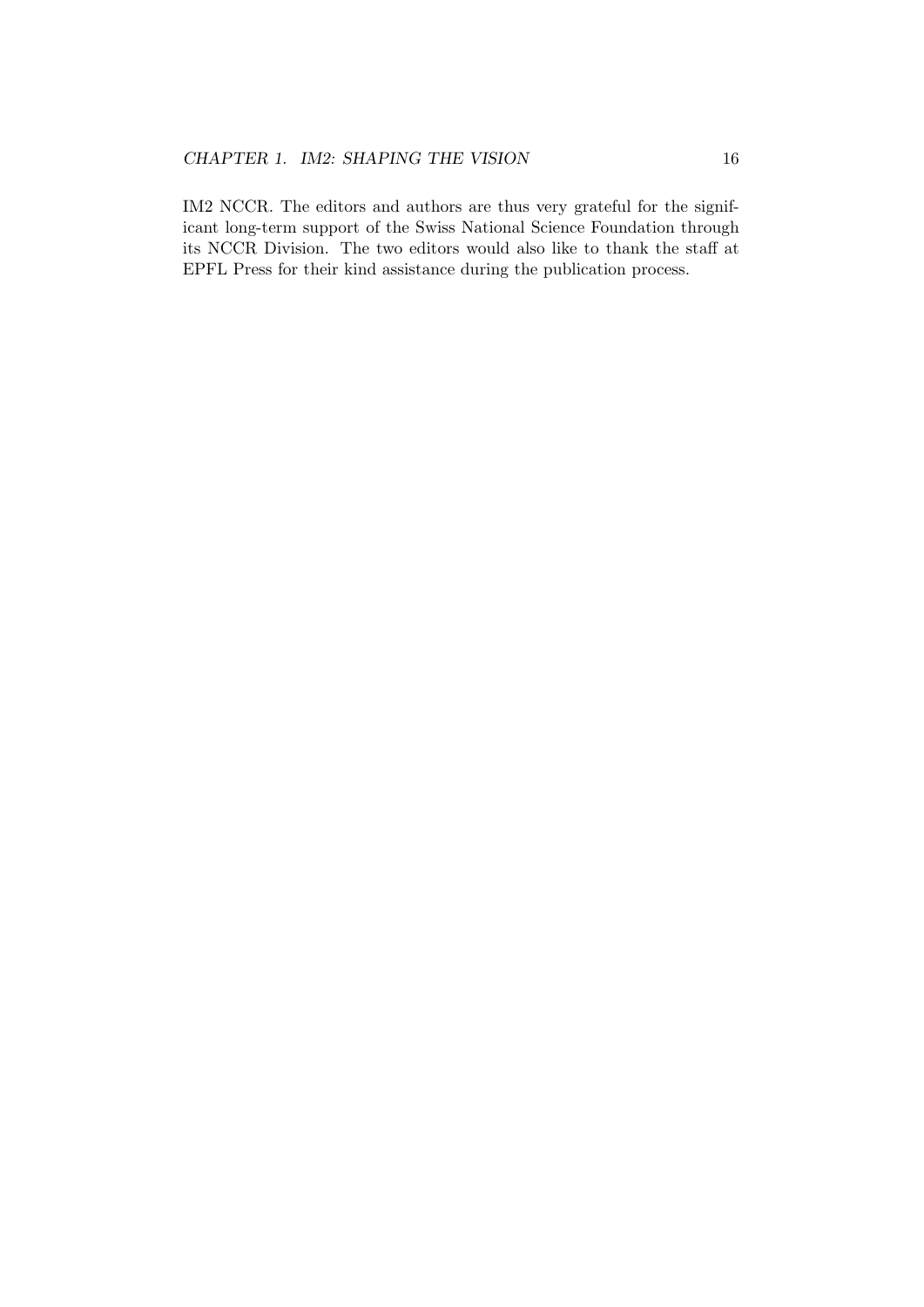## <span id="page-16-0"></span>Bibliography

- Bales, R. F. (1950). Interaction process analysis: A method for the study of small groups. Addison-Wesley, Reading, MA, USA.
- Carletta, J. (2007). Unleashing the killer corpus: experiences in creating the multi-everything AMI Meeting Corpus. Language Resources and Evaluation,  $41(2):181-190$ .
- Carletta, J., Ashby, S., Bourban, S., Flynn, M., Guillemot, M., Hain, T., Kadlec, J., Karaiskos, V., Kraaij, W., Kronenthal, M., Lathoud, G., Lincoln, M., Lisowska, A., McCowan, I., Post, W., Reidsma, D., and Wellner, P. (2005a). The AMI Meeting Corpus: A pre-announcement. In Proceedings of the 2nd International Workshop on Machine Learning for Multimodal Interaction (MLMI 2005), pages 28–39, Edinburgh, UK.
- Carletta, J., Evert, S., Heid, U., Kilgour, J., and Chen, Y. (2005b). The NITE XML Toolkit: Data model and query language. Language Resources and Evaluation, 39(4):313–334.
- Carletta, J., Evert, S., Heid, U., Kilgour, J., Robertson, J., and Voormann, H. (2003). The NITE XML Toolkit: Flexible annotation for multi-modal language data. Behavior Research Methods, Instruments, and Computers, 35(3):353–363.
- Chiu, P., Boreczky, J., Girgensohn, A., and Kimber, D. (2001). LiteMinutes: an internet-based system for multimedia meeting minutes. In Proceedings of the 10th international conference on World Wide Web (WWW 2001), pages 140–149, Hong Kong, CN.
- Cutler, R., Rui, Y., Gupta, A., Cadiz, J. J., Tashev, I., He, L., Colburn, A., Zhang, Z., Liu, Z., and Silverberg, S. (2002). Distributed Meetings: A meeting capture and broadcasting system. In Proceedings of the 10th ACM International Conference on Multimedia (ACM Multimedia 2002), pages 503–512, Juan-les-Pins, FR.
- Gatica-Perez, D. (2009). Automatic nonverbal analysis of social interaction in small groups: A review. Image and Vision Computing, Special Issue on Human Naturalistic Behavior, 27(12):1775–1787.
- <span id="page-16-1"></span>Janin, A., Baron, D., Edwards, J., Ellis, D., Gelbart, D., Morgan, N., Peskin, B., Pfau, T., Shriberg, E., Stolcke, A., and Wooters, C. (2003). The ICSI Meeting Corpus. In Proceedings of the IEEE International Conference on Acoustics, Speech, and Signal Processing (ICASSP 2003), pages 364–367, Hong Kong, CN.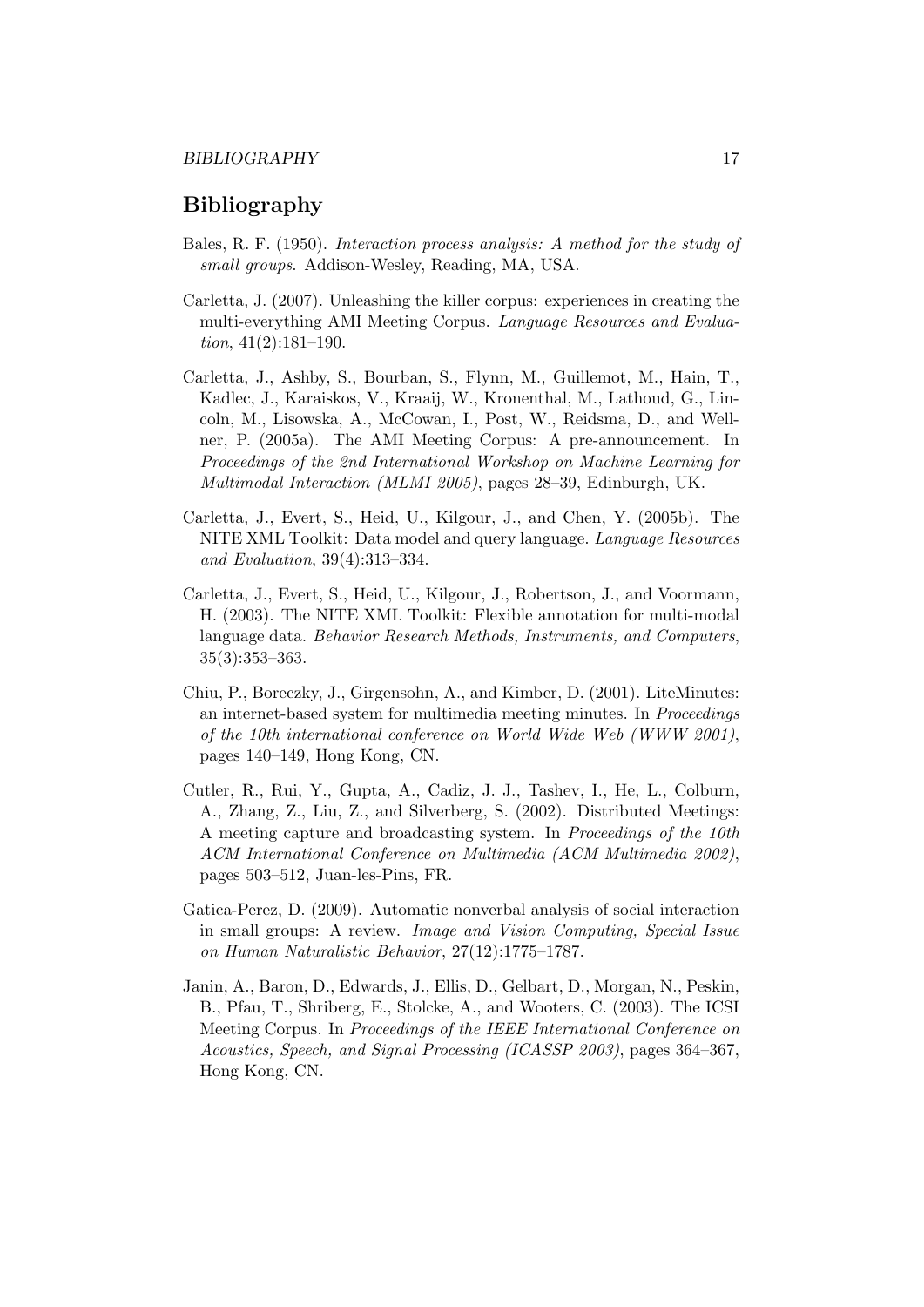- Kipp, M., Martin, J.-C., Paggio, P., and Heylen, D. (2009). Multimodal corpora: from models of natural interaction to systems and applications, volume 5509 of LNCS. Springer-Verlag, Berlin/Heidelberg.
- Kubala, F., Colbath, S., Liu, D., and Makhoul, J. (1999). Rough'n'Ready: a meeting recorder and browser. ACM Computing Surveys, 31(2es):7.
- Lalanne, D., Sire, S., Ingold, R., Behera, A., Mekhaldi, D., and Rotz, D. (2003). A research agenda for assessing the utility of document annotations in multimedia databases of meeting recordings. In Proceedings of 3rd International Workshop on Multimedia Data and Document Engineering, Berlin, DE.
- Lee, D., Erol, B., Graham, J., Hull, J. J., and N., M. (2002). Portable meeting recorder. In Proceedings of the 10th ACM International Conference on Multimedia (ACM Multimedia 2002), pages 493–502, Juan-les-Pins, FR.
- McCowan, I. (2012). Microphone arrays and beamforming. In Renals, S., Bourlard, H., Carletta, J., and Popescu-Belis, A., editors, Multimodal Signal Processing: Human Interactions in Meetings, pages 28–39. Cambridge University Press, Cambridge, UK.
- <span id="page-17-0"></span>McCowan, I., Bengio, S., Gatica-Perez, D., Lathoud, G., Monay, F., Moore, D., Wellner, P., and Bourlard, H. (2003). Modeling human interactions in meetings. In Proceedings of the IEEE International Conference on Acoustics, Speech, and Signal Processing (ICASSP 2003), pages 748–751, Hong-Kong, CN.
- McCowan, I., Gatica-Perez, D., Bengio, S., Lathoud, G., Barnard, M., and Zhang, D. (2005). Automatic analysis of multimodal group actions in meetings. IEEE Transactions on Pattern Analysis and Machine Intelligence, 27(3):305–317.
- McGrath, J. E. (1984). Groups: Interaction and Performance. Prentice-Hall, Englewood Cliffs, NJ, USA.
- Metze, F. and al. (2006). The 'Fame' interactive space. In Proceedings of Machine Learning for Multimodal Interaction (MLMI 2005), pages 126– 137, Edinburgh, UK.
- Moore, D. C. (2002). The Idiap Smart Meeting Room. Idiap Com 02-07, Idiap Research Institute.
- Morgan, N., Baron, D., Bhagat, S., Carvey, H., Dhillon, R., Edwards, J., Gelbart, D., Janin, A., Krupski, A., Peskin, B., Pfau, T., Shriberg, E., Stolcke, A., and Wooters, C. (2003). Meetings about meetings: research at ICSI on speech in multiparty conversations. In Proceedings of the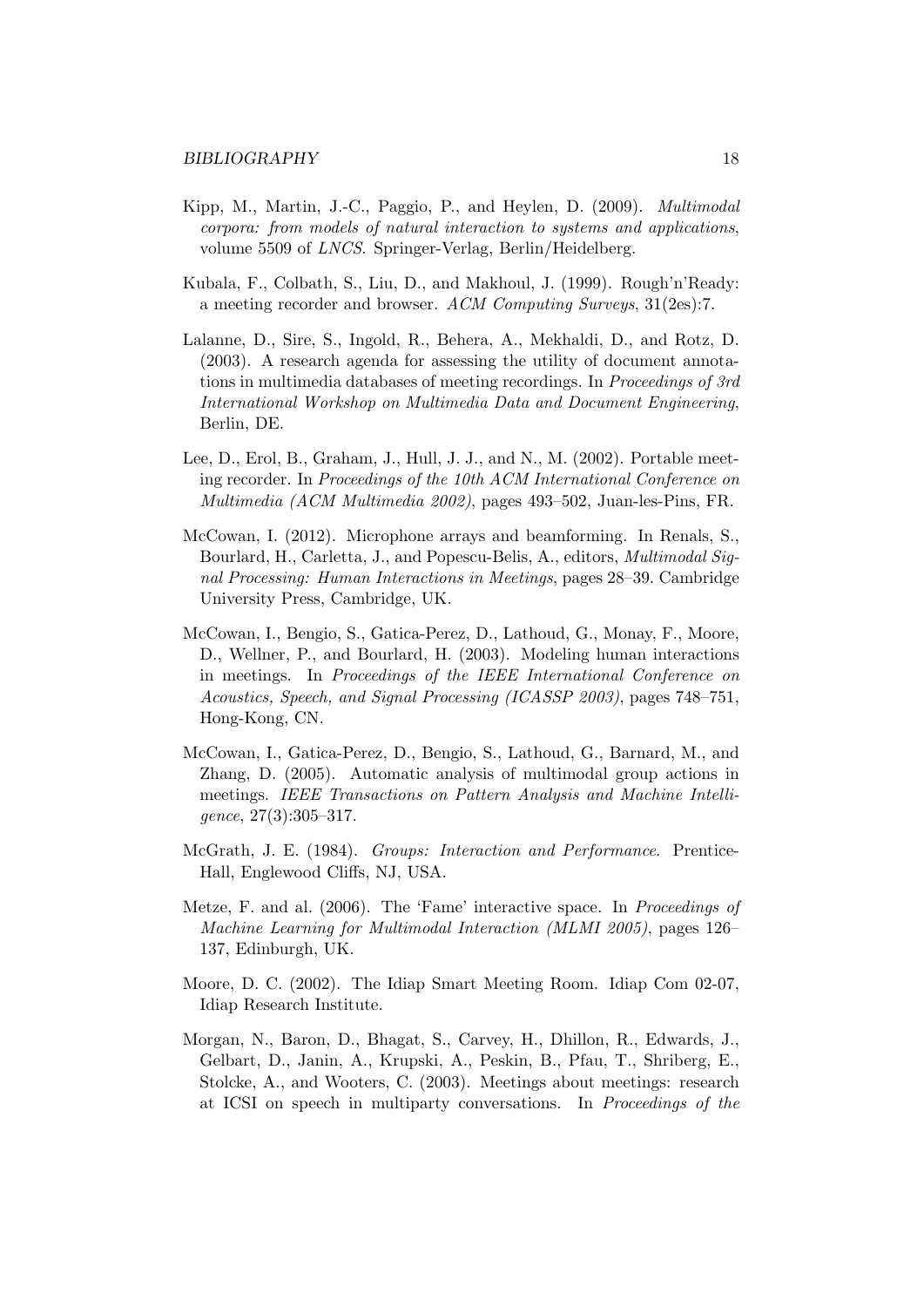IEEE International Conference on Acoustics, Speech, and Signal Processing (ICASSP 2003), pages 740–743, Hong Kong, CN.

- Morgan, N., Baron, D., Edwards, J., Ellis, D., Gelbart, D., Janin, A., Pfau, T., Shriberg, E., and Stolcke, A. (2001). The Meeting Project at ICSI. In Proceedings of the 1st International Conference on Human Language Technology Research (HLT 2001), pages 1–7, San Diego, CA, USA.
- Mostefa, D., Moreau, N., Choukri, K., Potamianos, G., Chu, S. M., Tyagi, A., Casas, J. R., Turmo, J., Cristoforetti, L., Tobia, F., Pnevmatikakis, A., Mylonakis, V., Talantzis, F., Burger, S., Stiefelhagen, R., Bernardin, K., and Rochet, C. (2007). The CHIL audiovisual corpus for lecture and meeting analysis inside smart rooms. Language Resources and Evaluation, 41(3-4):389–407.
- Popescu-Belis, A. and Estrella, P. (2007). Generating usable formats for metadata and annotations in a large meeting corpus. In Proceedings of the 45th Int. Conf. of the Association for Computational Linguistics (ACL 2007), Poster Sessions, pages 93–96, Prague, Czech Republic.
- Pustejovsky, J. and Stubbs, A. (2012). Natural Language Annotation and Machine Learning. O'Reilly Publishers, Sebastopol, CA, USA.
- Renals, S., Bourlard, H., Carletta, J., and Popescu-Belis, A. (2012). Multimodal Signal Processing: Human Interactions in Meetings. Cambridge University Press, Cambridge, UK.
- Rogina, I. and Schaaf, T. (2002). Lecture and presentation tracking in an intelligent room. In Proceedings of the 4th IEEE International Conference on Multimodal Interfaces (ICMI 2002), pages 47–52, Pittsburgh, PA, USA.
- <span id="page-18-0"></span>Stanford, V., Garofolo, J., Galibert, O., Michel, M., and Laprun, C. (2003). The NIST Smart Space and Meeting Room projects: signals, acquisition annotation, and metrics. In Proceedings of the IEEE International Conference on Acoustics, Speech, and Signal Processing (ICASSP 2003), pages 736–739, Hong-Kong, CN.
- Thiran, J.-P., Marqués, F., and Bourlard, H. (2010). *Multimodal Signal* Processing: Theory and Applications for Human-Computer Interaction. Academic Press, San Diego, CA, USA.
- <span id="page-18-1"></span>Tür, G., Stolcke, A., Voss, L., Peters, S., Hakkani-Tür, D., Dowding, J., Favre, B., Fernández, R., Frampton, M., Frandsen, M., Frederickson, C., Graciarena, M., Kintzing, D., Leveque, K., Mason, S., Niekrasz, J., Purver, M., Riedhammer, K., Shriberg, E., Tien, J., Vergyri, D., and Yang, F. (2010). The CALO Meeting Assistant system. IEEE Transactions on Audio, Speech and Language Processing, 18(6):1601–1611.